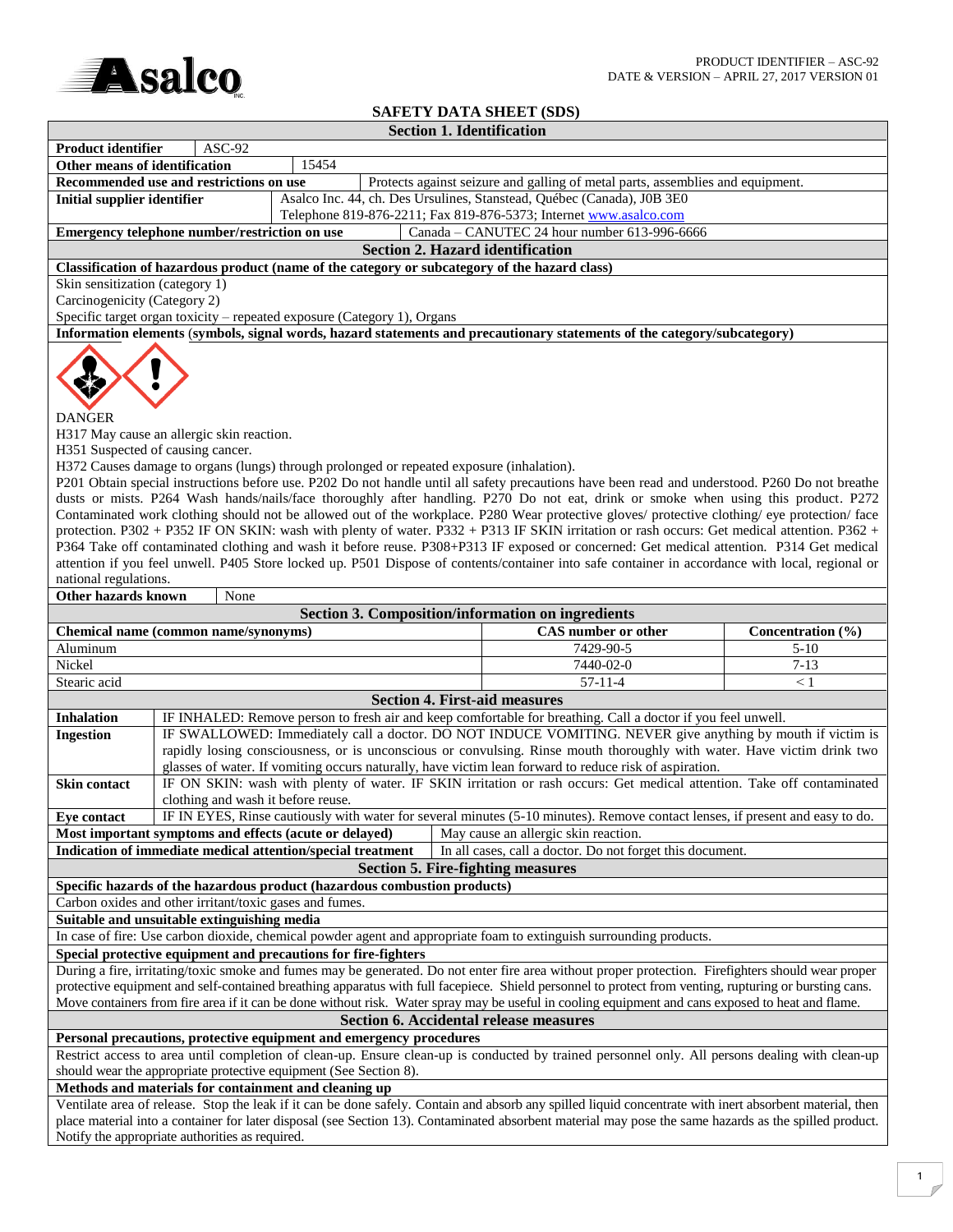

# **Section 7. Handling and storage**

## **Precautions for safe handling**

Wear gloves/protective clothing/eye protection/face protection.

Before handling, it is very important that engineering controls are operating, and that protective equipment requirements and personal hygiene measures are being followed. People working with this chemical should be properly trained regarding its hazards and its safe use. Inspect containers for leaks before handling. Label containers appropriately. Ensure proper ventilation. Avoid breathing dust/fume/gas/mist/vapours/spray. Avoid contact with eyes, skin and clothing. Keep away from heat, sparks and flame. Avoid generating high concentrations of dusts, vapours or mists. Keep away from incompatible materials (Section 10). Keep containers closed when not in use. Empty containers are always dangerous. Refer also to Section 8.

**Conditions for safe storage, including any incompatibilities**

Store in a well-ventilated place. Keep container tightly closed. Keep cool. Store locked up. Store away from incompatible materials (Section 10). Inspect all incoming containers to make sure they are properly labelled and not damaged. Storage area should be clearly identified, clear of obstruction and accessible only to trained personnel. Inspect periodically for damage or leaks.

# **Section 8. Exposure controls/Personal protection**

**Control parameters (biological limit values or exposure limit values and source of those values)**  Exposure limits: CAS 7429-90-5 – ACGIH – TLV-TWA 1 mg/m<sup>3</sup> & PEL-TWA 1 mg/m<sup>3</sup>; CAS 7440-02-0 – ACGIH – TLV-TWA 1.5 mg/m<sup>3</sup> &  $PEL-TWA 1 mg/m^3;$ 

#### **Appropriate engineering controls**

Use under well-ventilated conditions. Local exhaust ventilation system is recommended to maintain concentrations of contaminants below exposure limits. Make emergency eyewash stations, safety/quick-drench showers, and washing facilities available in work area.

### **Individual protection measures/personal protective equipment**

Respiratory protection is required if the concentrations are higher than the exposure limits. Use a NIOSH approved respirators if the exposure limits are unknown. Chemically protective gloves (impervious), and other protective clothing to prevent prolonged or repeated skin contact, must be worn during all handling operations. Wear protective chemical splash goggles to prevent mists from entering the eyes. Wash hands/nails/face thoroughly after handling. Do not eat, drink or smoke when using this product. Practice good personal hygiene after using this material. Remove and wash contaminated work clothing before re-use.

| <b>Section 9. Physical and chemical properties</b>                               |                                                  |                 |                                                   |                                                          |  |               |  |  |  |  |
|----------------------------------------------------------------------------------|--------------------------------------------------|-----------------|---------------------------------------------------|----------------------------------------------------------|--|---------------|--|--|--|--|
| Appearance, physical state/colour                                                | Gray paste                                       | Vapour pressure |                                                   | Not available                                            |  |               |  |  |  |  |
| Characteristic<br>Odour                                                          |                                                  |                 | Vapour density                                    |                                                          |  | Not available |  |  |  |  |
| Not available<br><b>Odour threshold</b>                                          |                                                  |                 | <b>Relative density</b>                           |                                                          |  |               |  |  |  |  |
| $pH$   Not available                                                             |                                                  |                 |                                                   | Insoluble<br><b>Solubility</b>                           |  |               |  |  |  |  |
| Not available<br><b>Melting/freezing point</b>                                   |                                                  |                 |                                                   | Partition coefficient - n-octanol/water<br>Not available |  |               |  |  |  |  |
| Initial boiling point/range<br>Not available                                     |                                                  |                 |                                                   | Not available<br><b>Auto-ignition temperature</b>        |  |               |  |  |  |  |
| $>165^{\circ}$ C (PMCC)<br>Flash                                                 |                                                  |                 | Not available<br><b>Decomposition temperature</b> |                                                          |  |               |  |  |  |  |
| point                                                                            |                                                  |                 |                                                   |                                                          |  |               |  |  |  |  |
| <b>Evaporation rate</b><br>Not available                                         |                                                  |                 |                                                   | Not available<br><b>Viscosity</b>                        |  |               |  |  |  |  |
|                                                                                  | Not available<br>Flammability (solids and gases) |                 |                                                   | Not available<br><b>VOC</b>                              |  |               |  |  |  |  |
| Upper and lower flammability/explosive limits<br>Not available                   |                                                  |                 | <b>Other</b><br>None known                        |                                                          |  |               |  |  |  |  |
| <b>Section 10. Stability and reactivity</b>                                      |                                                  |                 |                                                   |                                                          |  |               |  |  |  |  |
| <b>Reactivity</b>                                                                |                                                  |                 |                                                   |                                                          |  |               |  |  |  |  |
| Does not react under the recommended storage and handling conditions prescribed. |                                                  |                 |                                                   |                                                          |  |               |  |  |  |  |
| <b>Chemical stability</b>                                                        |                                                  |                 |                                                   |                                                          |  |               |  |  |  |  |
| Stable under the recommended storage and handling conditions prescribed.         |                                                  |                 |                                                   |                                                          |  |               |  |  |  |  |
| <b>Possibility of hazardous reactions</b>                                        |                                                  |                 |                                                   |                                                          |  |               |  |  |  |  |
| None                                                                             |                                                  |                 |                                                   |                                                          |  |               |  |  |  |  |
| Conditions to avoid (static discharge, shock or vibration)                       |                                                  |                 |                                                   |                                                          |  |               |  |  |  |  |
| None                                                                             |                                                  |                 |                                                   |                                                          |  |               |  |  |  |  |
| <b>Incompatible materials</b>                                                    |                                                  |                 |                                                   |                                                          |  |               |  |  |  |  |
| Oxidizing materials; etc.                                                        |                                                  |                 |                                                   |                                                          |  |               |  |  |  |  |
| <b>Hazardous decomposition products</b>                                          |                                                  |                 |                                                   |                                                          |  |               |  |  |  |  |
| None known                                                                       |                                                  |                 |                                                   |                                                          |  |               |  |  |  |  |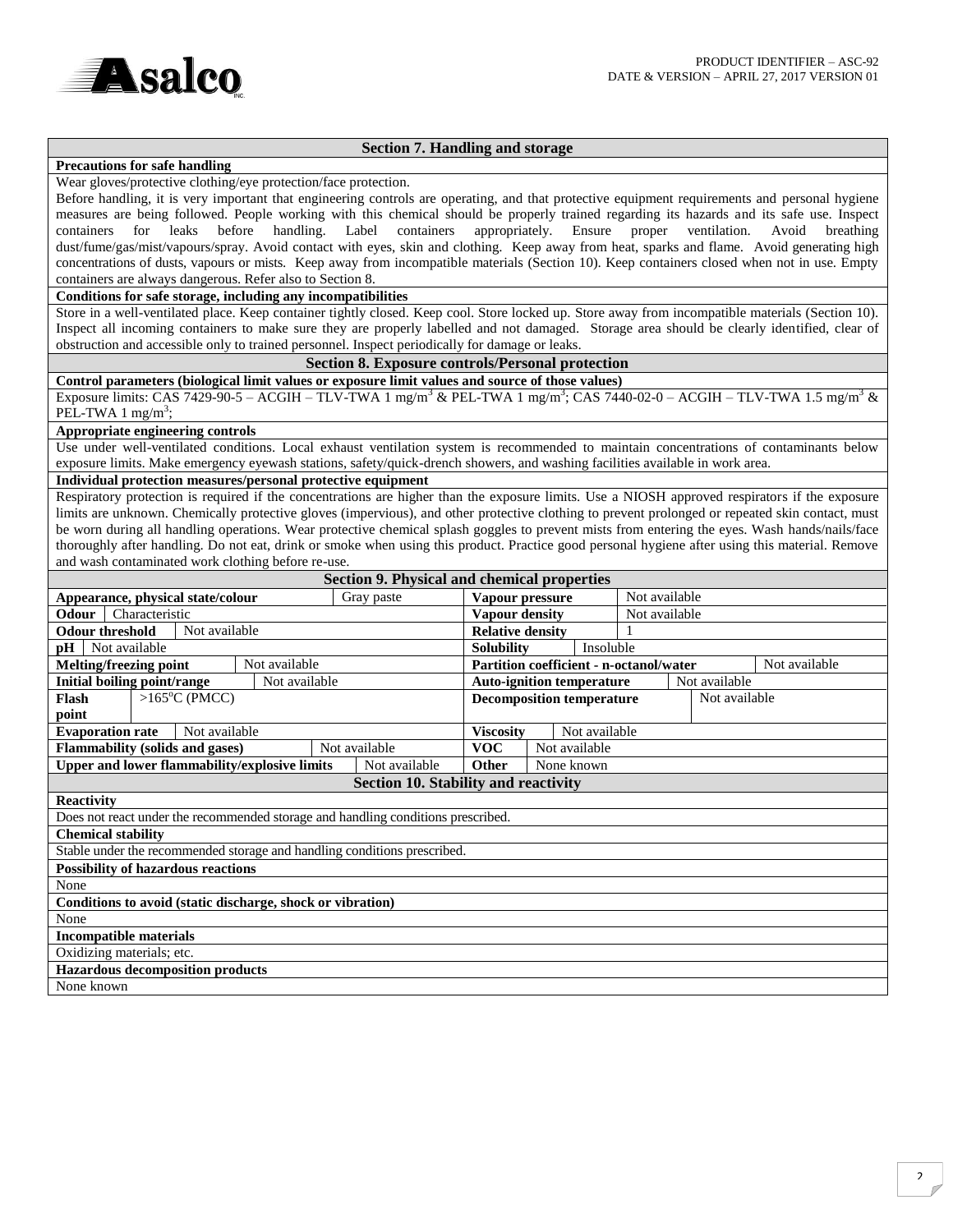

| <b>Section 11. Toxicological information</b>                                                                                                                                                                                  |  |  |  |  |  |  |
|-------------------------------------------------------------------------------------------------------------------------------------------------------------------------------------------------------------------------------|--|--|--|--|--|--|
| Information on the likely routes of exposure (inhalation, ingestion, skin and eye contact)                                                                                                                                    |  |  |  |  |  |  |
| May cause an allergic skin reaction. Suspected of causing cancer. Causes damage to organs (lungs) through prolonged or repeated exposure<br>(inhalation).                                                                     |  |  |  |  |  |  |
| Symptoms related to the physical, chemical and toxicological characteristics                                                                                                                                                  |  |  |  |  |  |  |
| Skin irritation, redness, stinging, pain; Eye irritation, redness, tearing. Mouth, throat or respiratory tract irritation.                                                                                                    |  |  |  |  |  |  |
| Delayed and immediate effects (chronic effects from short-term and long-term exposure)                                                                                                                                        |  |  |  |  |  |  |
| Skin Sensitization - Possible; Respiratory Sensitization - No data available; Germ Cell Mutagenicity - No data available; Carcinogenicity -                                                                                   |  |  |  |  |  |  |
| Ingredient listed by IARC, ACGIH, NTP or OSHA; Reproductive Toxicity - No data available; Specific Target Organ Toxicity - Single                                                                                             |  |  |  |  |  |  |
| Exposure - No data available; Specific Target Organ Toxicity - Repeated Exposure - Possible; Aspiration Hazard - No data available; Health                                                                                    |  |  |  |  |  |  |
| Hazards Not Otherwise Classified - No data available.                                                                                                                                                                         |  |  |  |  |  |  |
| Numerical measures of toxicity (ATE; $LD_{50}$ & $LC_{50}$ )                                                                                                                                                                  |  |  |  |  |  |  |
| CAS 57-11-4 LD <sub>50</sub> Oral - Rat - 4600 mg/kg;                                                                                                                                                                         |  |  |  |  |  |  |
| ATE not available in this document.                                                                                                                                                                                           |  |  |  |  |  |  |
| <b>Section 12. Ecological information</b>                                                                                                                                                                                     |  |  |  |  |  |  |
| Ecotoxicity (aquatic and terrestrial information)                                                                                                                                                                             |  |  |  |  |  |  |
| No data available.                                                                                                                                                                                                            |  |  |  |  |  |  |
| <b>Persistence and degradability</b><br>No data available                                                                                                                                                                     |  |  |  |  |  |  |
| No data available<br><b>Bioaccumulative potential</b>                                                                                                                                                                         |  |  |  |  |  |  |
| Mobility in soil<br>No data available                                                                                                                                                                                         |  |  |  |  |  |  |
| <b>Other adverse effects</b><br>No data available                                                                                                                                                                             |  |  |  |  |  |  |
| <b>Section 13. Disposal considerations</b>                                                                                                                                                                                    |  |  |  |  |  |  |
| Information on safe handling for disposal/methods of disposal/contaminated packaging                                                                                                                                          |  |  |  |  |  |  |
| Dispose of contents/container into safe container in accordance with local, regional or national regulations.                                                                                                                 |  |  |  |  |  |  |
| <b>Section 14. Transport information</b>                                                                                                                                                                                      |  |  |  |  |  |  |
| UN number; Proper shipping name; Class(es); Packing group (PG) of the TDG Regulations                                                                                                                                         |  |  |  |  |  |  |
| Not regulated                                                                                                                                                                                                                 |  |  |  |  |  |  |
| UN number; Proper shipping name; Class(es); Packing group (PG) of the IMDG (maritime)                                                                                                                                         |  |  |  |  |  |  |
| Not regulated                                                                                                                                                                                                                 |  |  |  |  |  |  |
| UN number; Proper shipping name; Class(es); Packing group (PG) of the IATA (air)                                                                                                                                              |  |  |  |  |  |  |
| Not regulated                                                                                                                                                                                                                 |  |  |  |  |  |  |
| Special precautions (transport/conveyance)<br>None                                                                                                                                                                            |  |  |  |  |  |  |
| <b>Environmental hazards (IMDG or other)</b><br>None                                                                                                                                                                          |  |  |  |  |  |  |
| Bulk transport (usually more than 450 L in capacity)<br>Possible                                                                                                                                                              |  |  |  |  |  |  |
| <b>Section 15. Regulatory information</b>                                                                                                                                                                                     |  |  |  |  |  |  |
| Refer to Section 2 for the appropriate classification. This product has been classified in<br>Safety/health Canadian regulations specifics                                                                                    |  |  |  |  |  |  |
| accordance with the hazard criteria of the Hazardous Products Regulations (HPR).                                                                                                                                              |  |  |  |  |  |  |
| Refer to Section 3 for ingredient(s) of the DSL<br><b>Environmental Canadian regulations specifics</b>                                                                                                                        |  |  |  |  |  |  |
| Safety/health/environmental outside regulations specifics                                                                                                                                                                     |  |  |  |  |  |  |
| United States OSHA information: This product is regulated according to OSHA (29 CFR).                                                                                                                                         |  |  |  |  |  |  |
| United States EPA (Environmental Protection Agency) information: 40 CFR Refer to the ingredients listed in Section 3 & Sections 12; 13 & 14.<br>United States TCSA information: Refer to the ingredients listed in Section 3. |  |  |  |  |  |  |
| National Fire Protection Association (NFPA):                                                                                                                                                                                  |  |  |  |  |  |  |
| <b>INSTABILITY: 0</b><br><b>HEALTH: 1</b><br><b>FLAMMABILITY: 1</b><br>SPECIAL HAZARDS: Refer to Section 2 & 3.                                                                                                               |  |  |  |  |  |  |
| HAZARD SCALE: $0 =$ Minimal $1 =$ Slight $2 =$ Moderate $3 =$ Serious $4 =$ Severe                                                                                                                                            |  |  |  |  |  |  |
|                                                                                                                                                                                                                               |  |  |  |  |  |  |